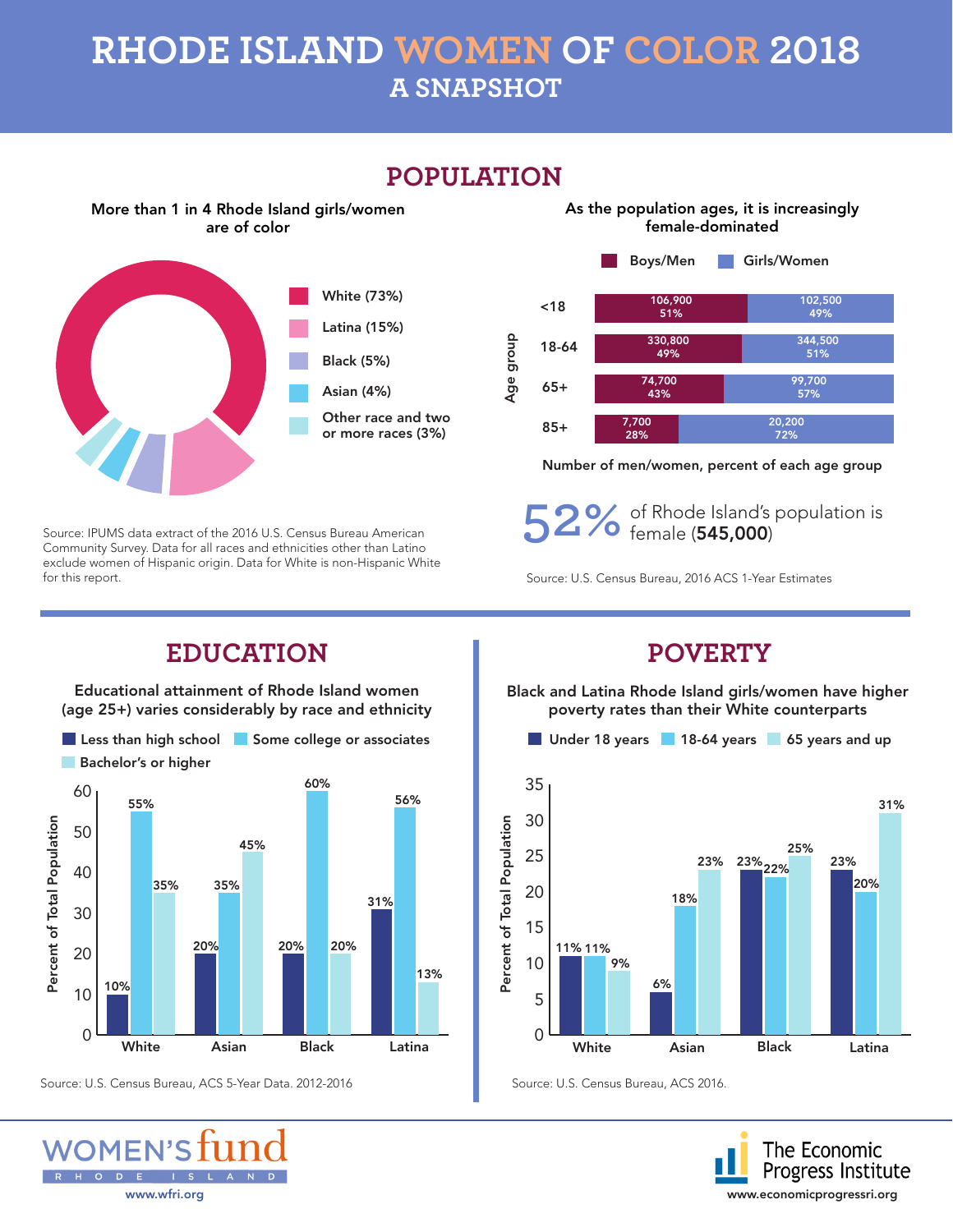#### **WORKFORCE**

#### 2 in 5 Rhode Island women work in health care, social assistance or educational services



Source: U.S. Census Bureau, ACS 5-Year data. 2012-2016.

#### A larger share of Black and Latina women are in the labor force than non-Hispanic White women

#### The median wage for all personal care aides and nursing assistants is much lower than the Rhode Island median wage





of Rhode Island's Healthcare support **Black** White **87%** of Rhode Island's Healthcare support **Black** White account for nearly half (47%) of these workers.

Source: U.S. Census Bureau, ACS 1-Year estimates. 2016. Source: U.S. Census Bureau, ACS 5-Year Data. 2012-2016, Table S2401: Occupation by Sex for the Civilian Employed Population 16 yrs and over, and U.S. BLS, May 2017 State Occupational and Wage estimate.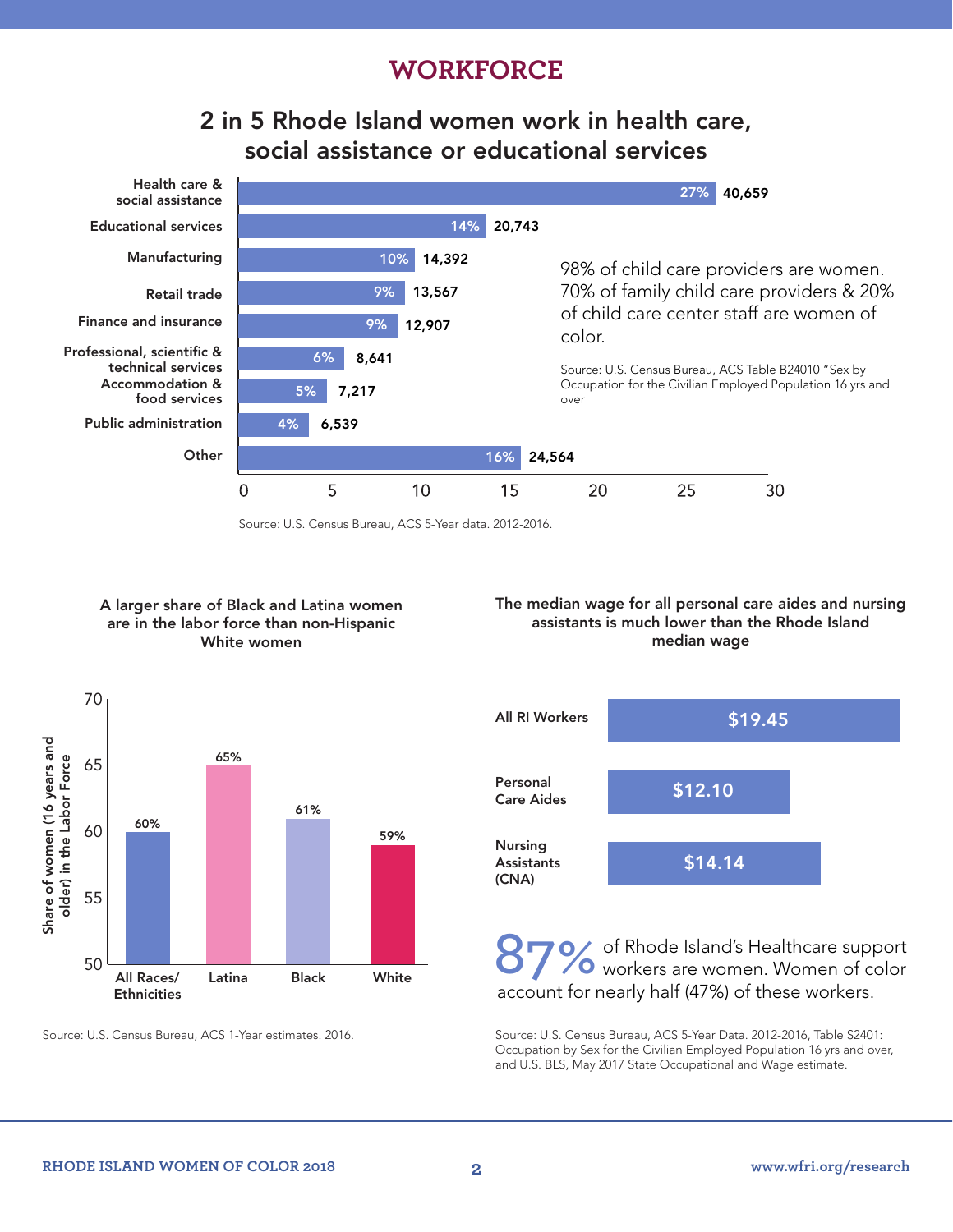#### **WAGES**

Since the end of the Great Recession, median wages went up for White, Latina, and Asian women and down for Black women in Rhode Island



Source: U.S. Census Bureau, ACS 5-Year data, 2005-2009, 2012-2016. Inflation adjusted to \$2018 using CPI-U-RS. The "Great Recession" was between 2007-2009.

#### Lifetime wage loss based on current disparities in median wages by race/ethnicity & gender



Source: U.S. Census Bureau, ACS 5-Year data. 2012-2016. Data based on comparison of median wage of each demographic group with median wage of non-Hispanic White men over 40 year career and inflationadjusted for 2018 dollars.

### Impact on Rhode Island women of raising the minimum wage to \$15/hr



**Nearly** 

1 in 2

Black and Latino workers would benefit from a \$15 minimum wage

# **\$280.7 million**

cumulative increase in affected women's wages by 2024 assuming minimum wage is increased to \$15/hr from current \$10.10.

Source: Economic Progress Institute analysis of U.S. Census Bureau, CPS data.

Average change in annual earnings of Rhode Island women affected by minimum wage increase to \$15/hr



Raising the minimum wage to \$15/hour would increase the wages of 96,700 women (64,300 of whom currently earn less than \$15/hour, and 32,400 of whom would see modest wage increase as employers adjust their pay scales). The average annual increase for all women would be \$2,903.

Source: Economic Progress Institute analysis of U.S. Census Bureau, CPS data.